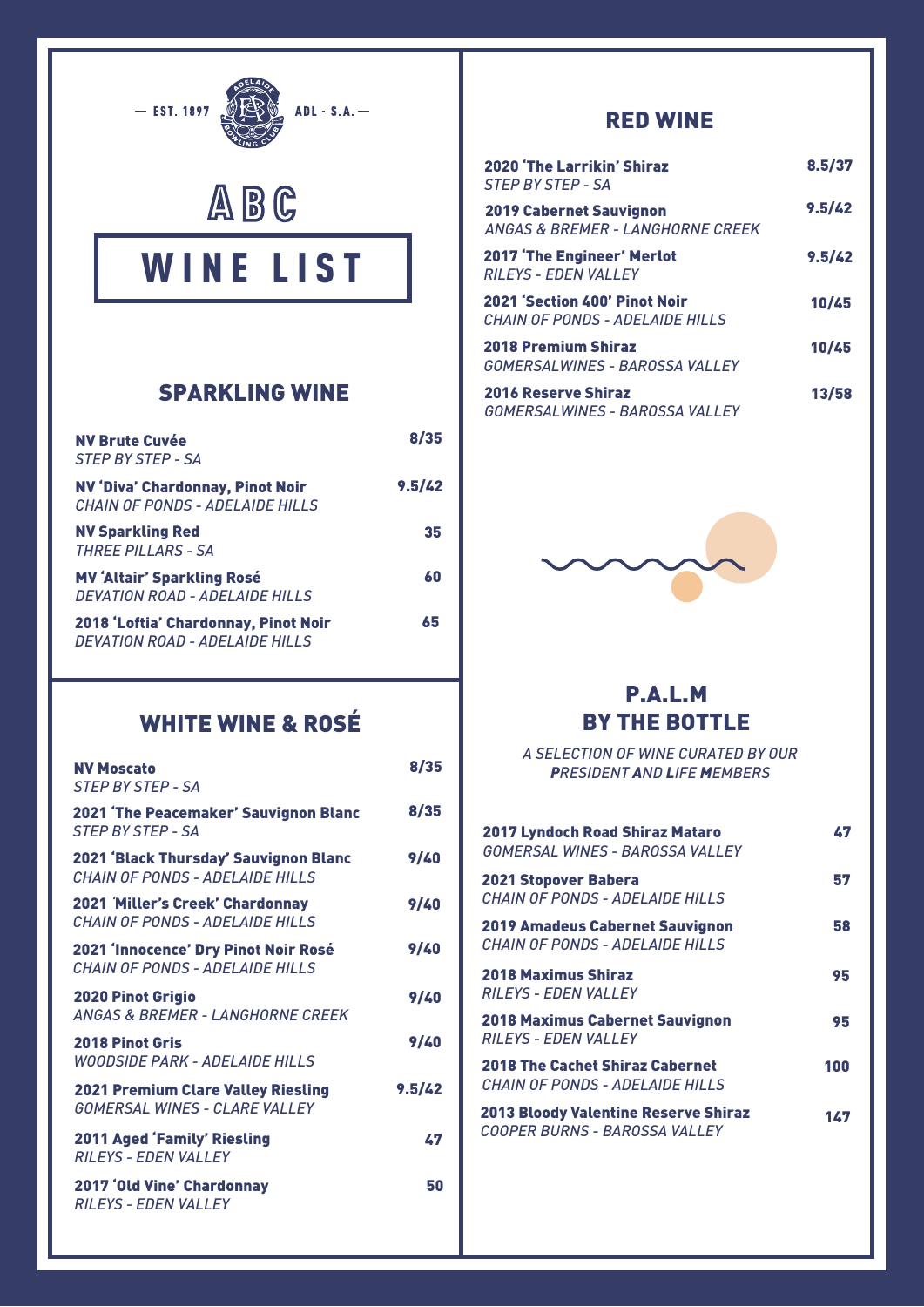



#### TAP BEER & CIDER JAMES SQUIRE PALE ALE LITTLE CREATURES ROGERS AMBER ALE JAMES S QUIRE *CLOUDY APPLE CIDER* LITTLE CREATURES *WHITE RABBIT DARK ALE* HAHN SUPERDRY *LOW CARB* HAHN SUPERDRY 3 .5 *MID-STRENGTH*  $9.5 / 12$  8 / 9.5 7 / 8.5 9 / 11 9 / 11 9 / 11

## BOTTLED BEER & CIDER

| <b>CRAFT BEERS - LITTLE BANG &amp; BIG SHED</b> | $11 - 15$ |
|-------------------------------------------------|-----------|
| STONE & WOOD PACIFIC ALE                        | 10        |
| <b>MISMATCH PALE ALE</b>                        | 11        |
| WHITE RABBIT DARK ALE & PALE ALE                | 10        |
| <b>LITTLE CREATURES PALE ALE</b>                | 10        |
| <b>CORONA EXTRA IMPORTED</b>                    | 9         |
| <b>JAMES BOAG'S PREMIUM LARGER</b>              | 9         |
| <b>JAMES BOAG'S PREMIUM LIGHT</b>               | 7         |
| <b>HAHN SUPERDRY LOW CARB</b>                   | 8         |
| <b>COOPERS BREWERY PALE ALE</b>                 | 9         |
| <b>WEST END DRAUGHT CANS</b>                    | 8         |
| <b>XXXX GOLD CANS MID-STRENGHT</b>              | 7.5       |
| <b>IRON JACK MID-STRENGTH LARGER</b>            | 7.5       |
| <b>COOPERS BREWERY BEST EXTRA STOUT</b>         | 9         |
| <b>ADELAIDE HILLS CIDER APPLE OR PEAR</b>       | 9         |
| <b>5 SEEDS CIDER CRISP</b>                      | 8.5       |

### PIMM'S JUGS 25 // FULL RANGE OF SPIRITS AVAILABLE

\* ALL PRICES ARE SUBJECT TO CHANGE WITHOUT NOTICE